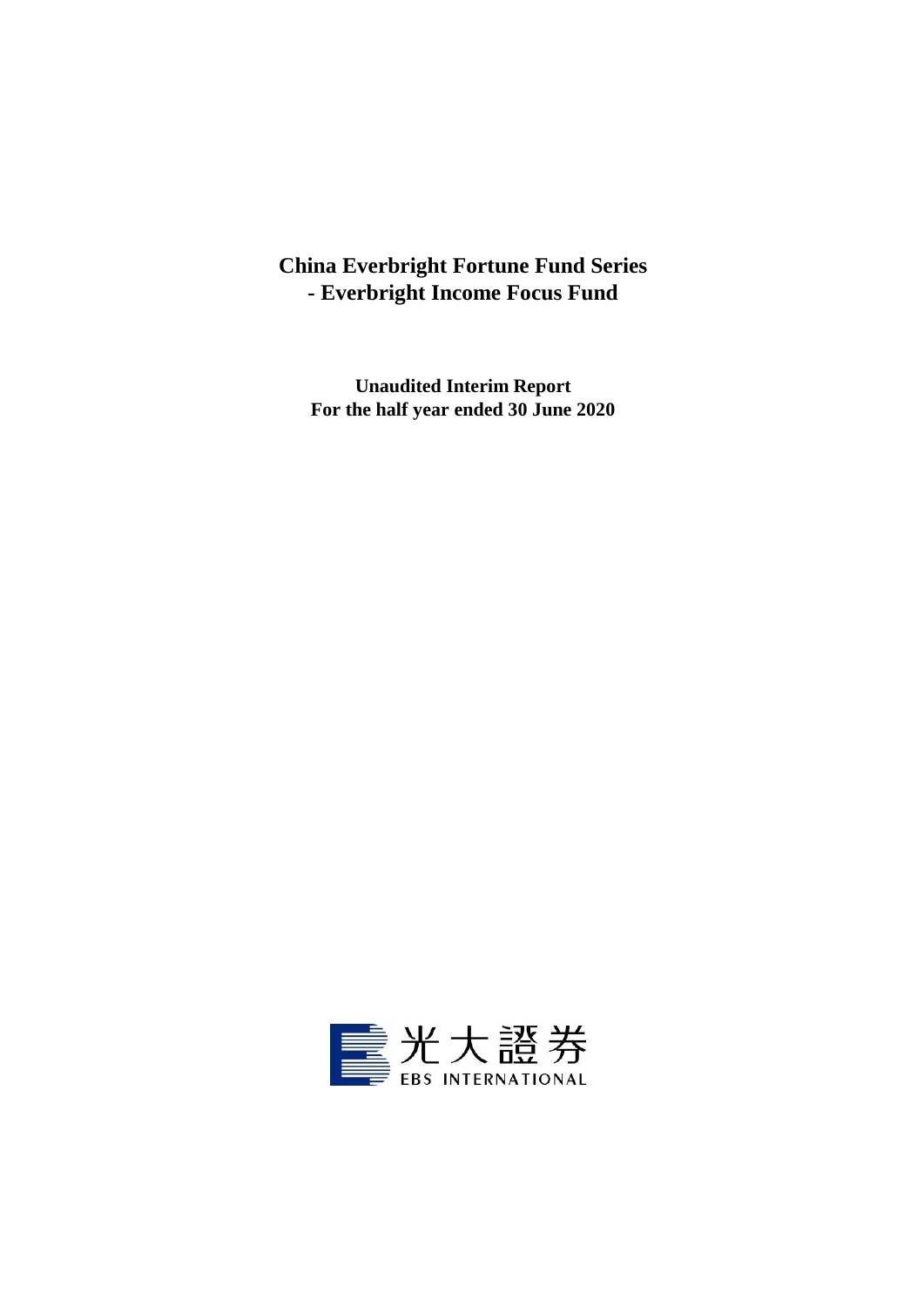## **China Everbright Fortune Fund Series - Everbright Income Focus Fund 2020 Unaudited Interim Report**

| Contents                                                 | Page           |
|----------------------------------------------------------|----------------|
| Statement of assets and liabilities (Unaudited)          | 1              |
| Statemetn of comprehensive income (Unaudited)            | $\overline{2}$ |
| Portfolio statement (Unaudited)                          | 3              |
| Statement of changes in equity (Unaudited)               | 4              |
| Statement of movements in portfolio holdings (Unaudited) | $5 - 6$        |
| Notes to the financial statements (Unaudited)            | $7-9$          |
| Administration                                           | 10             |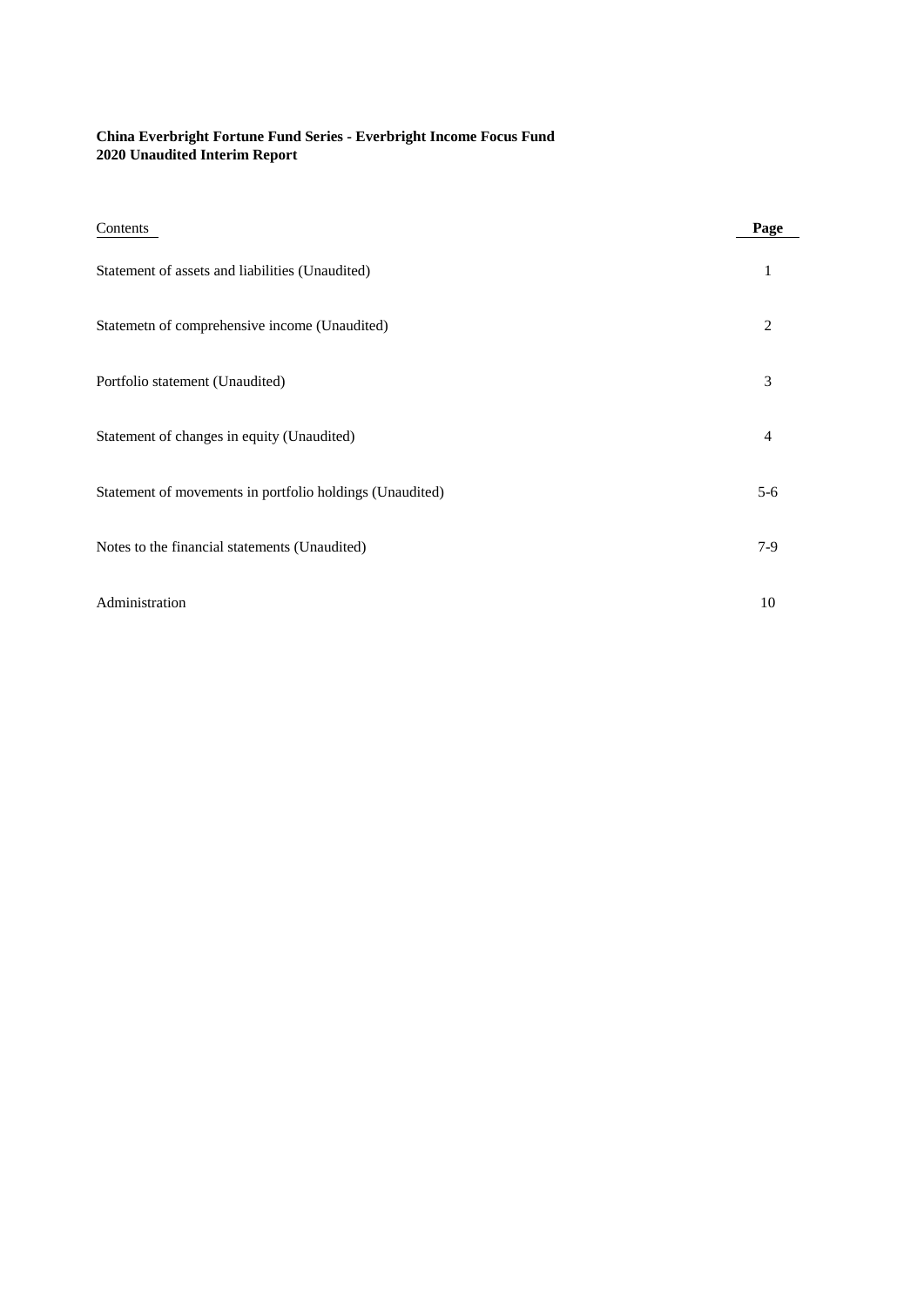## **China Everbright Fortune Fund Series - Everbright Income Focus Fund Statement of assets and liabilities (Unaudited) as at 30 June 2020 (Expressed in United States dollars)**

|                                         | As at               | As at                   |
|-----------------------------------------|---------------------|-------------------------|
|                                         | <b>30 June 2020</b> | <b>31 December 2019</b> |
| <b>ASSETS</b>                           | <b>USD</b>          | <b>USD</b>              |
| Financial assets at FVTPL<br>,          | 75,031,996          | 73,668,972              |
| Interest receivable on financial assets | 950,167             | 891,120                 |
| Account receivable                      | 18,152,180          | 937,920                 |
| Other receivables and prepayments       |                     | 612                     |
| Cash and cash equivalents               | 4,275,629           | 3,491,304               |
| <b>Total Assets</b>                     | 98,409,972          | 78,989,928              |
| <b>LIABILITIES</b>                      |                     |                         |
| Financial liabilities at FVTPL          | (60, 266)           |                         |
| Account payable                         | (17,990,200)        | (566, 304)              |
| Accrued expenses and other payables     | (6,315,543)         | (2,923,177)             |
| <b>Total Liabilities</b>                | (24, 366, 009)      | (3,489,481)             |
| Net assets attributable to unitholders  | 74,043,963          | 75,500,447              |
| Representing:                           |                     |                         |
| <b>Equity</b>                           | 74,043,963          | 75,500,447              |
| Number of units in issue, Class I - USD | 6,587,726.63        | 6,813,969.61            |
| Net asset value per unit, Class I - USD | 11.23               | 11.08                   |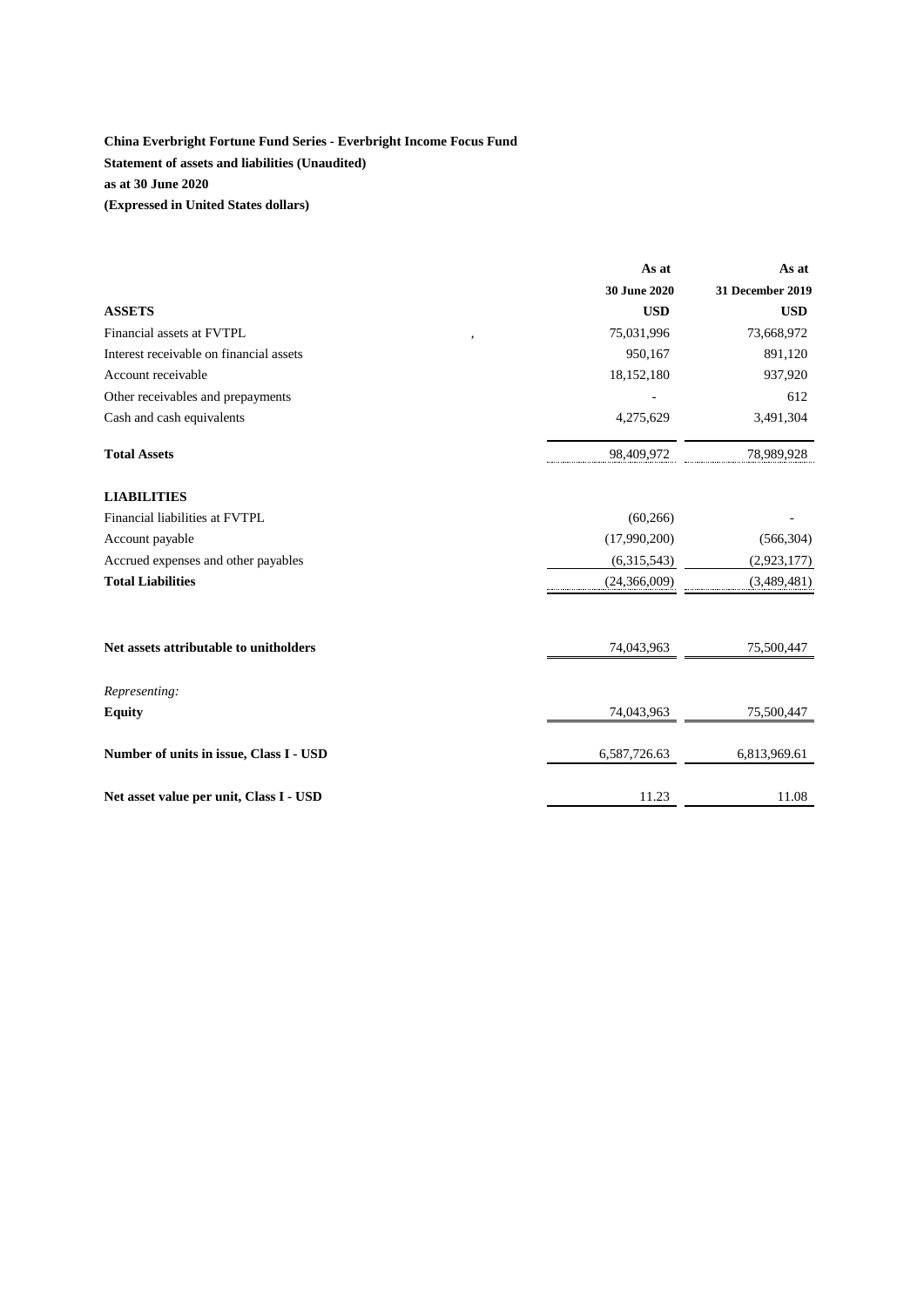## **China Everbright Fortune Fund Series - Everbright Income Focus Fund Statement of comprehensive income (Unaudited) as at 30 June 2020 (Expressed in United States dollars)**

|                                                              | As at        | As at            |
|--------------------------------------------------------------|--------------|------------------|
|                                                              | 30 June 2020 | 31 December 2019 |
|                                                              | <b>USD</b>   | <b>USD</b>       |
| Interest income on financial asset at FVTPL                  | 1,551,137    | 2,397,986        |
| Other interest income                                        | 3,167        | 32,567           |
| Net gain financial assets and financial liabilities at FVTPL | (375,930)    | 2,938,976        |
| Net foreign exchange (loss)/ gain                            | (9)          | 8                |
| <b>Total Income</b>                                          | 1,178,365    | 5,369,537        |
| Management fee                                               | (99, 394)    | (137, 889)       |
| Trustee's fee                                                | (18, 406)    | (25, 535)        |
| Custodian fees                                               | (10,241)     | (14, 422)        |
| Auditor's remuneration                                       | (11, 531)    | (28, 794)        |
| <b>Transaction costs</b>                                     | (13, 176)    | (19,292)         |
| Miscellaneous expenses                                       | (21, 456)    | (70, 949)        |
| <b>Total operating expenses</b>                              |              |                  |
|                                                              | (174, 204)   | (296, 881)       |
| Finance cost                                                 | (30,795)     | (186, 347)       |
| <b>Profit before taxation</b>                                | 973,366      | 4,886,309        |
| Taxation                                                     |              |                  |
| Profit and total comprehensive income for the period         | 973,366      | 4,886,309        |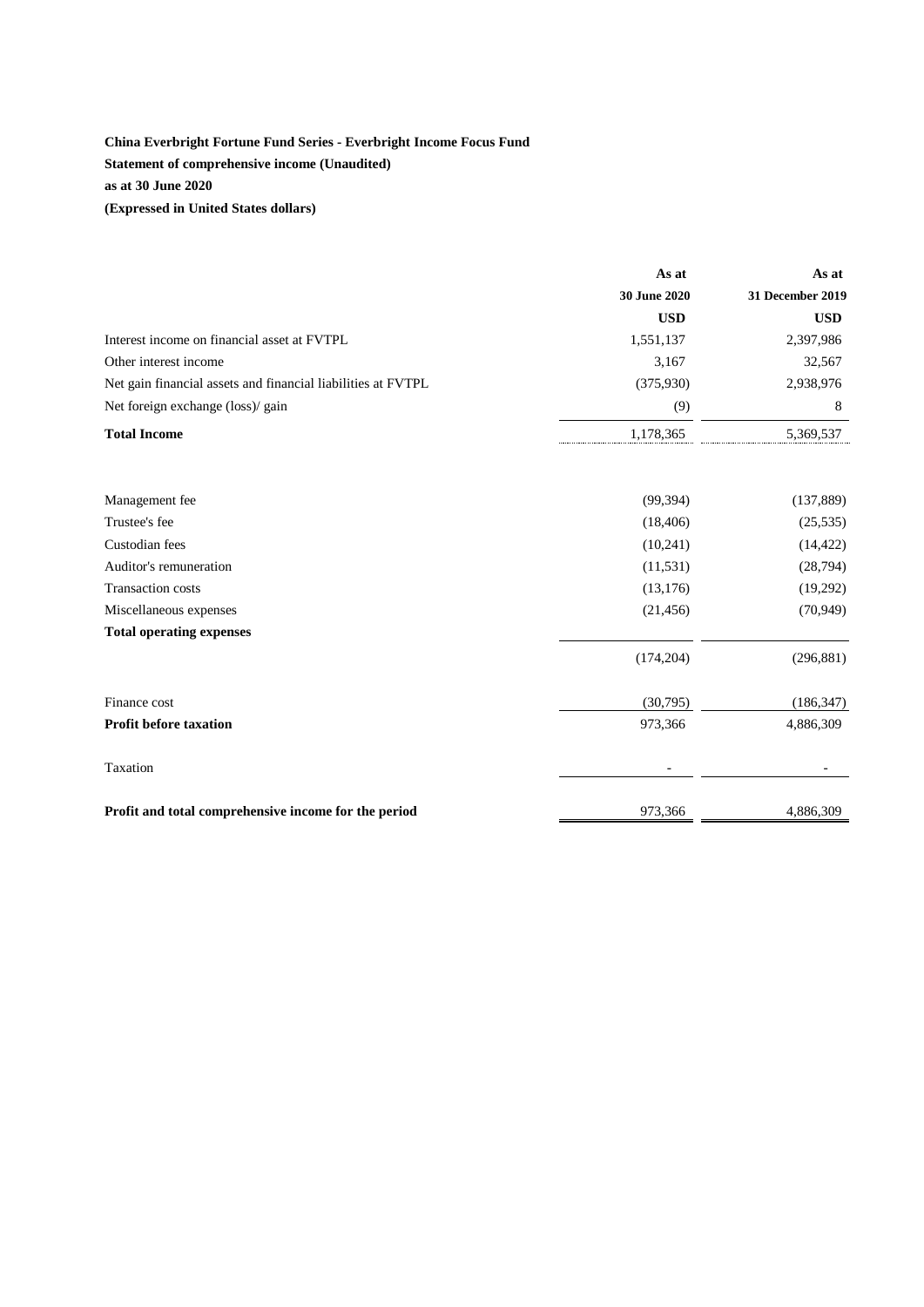# **China Everbright Fortune Fund Series - Everbright Income Focus Fund Portfolio statement (Unaudited) as at 30 June 2020 (Expressed in United States dollars)**

|                                                                                                           | <b>Holdings</b>        | Value                  | net asset<br>value |
|-----------------------------------------------------------------------------------------------------------|------------------------|------------------------|--------------------|
| <b>Long Position</b>                                                                                      |                        |                        |                    |
| Debt Securities - Corporate Bonds, listed                                                                 |                        |                        |                    |
| Standard Chartered PLC V6% PERP REGS                                                                      | 500,000                | 500,365                | 0.68%              |
| UBS GROUP FUNDING SWITZERLAND AG 7% PERP<br>AVIC INTL FINANCE INVEST 4.375% 23052021                      | 500,000<br>1,000,000   | 521,810<br>1,018,420   | 0.70%<br>1.38%     |
| BANK OF CHINA HONG KONG LTD 5.9% 1409PERP                                                                 | 2,000,000              | 2,138,580              | 2.89%              |
| BANK OF PHILIPPINE ISLAN 4.25% 04092023                                                                   | 500,000                | 534,150                | 0.72%              |
| BANK RAKYAT INDONESIA 4.625% 20072023<br>BLUESTAR FINANCE HOLDINGS LTD 6.25% 0711PERP                     | 1,000,000              | 1,052,030              | 1.42%              |
| Bharat Petroleum Corp Ltd 4.375% 24012022                                                                 | 800,000<br>500,000     | 828,128<br>510,205     | 1.12%<br>0.69%     |
| Bluestar Finance Holdings Ltd V3.875% PERP                                                                | 2,000,000              | 1,996,640              | 2.70%              |
| CHINA CINDA FINANCE 2017 I LTD 4.75% 21/02/2029 EMTN                                                      | 500,000                | 583,195                | 0.79%              |
| CHINA HUADIAN OVERSEAS DEVELOPMENT MANAGEMENT CO LTD V4% PERP                                             | 1,000,000              | 1,031,010              | 1.39%              |
| CHINA RESOURCES LAND LTD 3.75% 26/08/2024 EMTN<br>CHINA RESOURCES LAND LTD 4.125% 26/02/2029 EMTN         | 1,000,000<br>1,000,000 | 1,067,860<br>1,120,150 | 1.44%<br>1.51%     |
| CITIC 4.00% 11012028                                                                                      | 500,000                | 554,475                | 0.75%              |
| CLP Power HK Finance Ltd V3.55% PERP                                                                      | 1,000,000              | 1,004,130              | 1.36%              |
| CMHI FINANCE BVI CO LTD 4.375% 06082023                                                                   | 500,000                | 535,990                | 0.72%              |
| CMHI FINANCE BVI CO LTD 5% 06082028<br>CNAC HK FINBRIDGE CO LTD 4.875% 14032025                           | 200,000<br>500,000     | 234,232                | 0.32%<br>0.75%     |
| China Huaneng Group Hong Kong Treasury Management Holding Ltd 2.6% 10122024                               | 1,000,000              | 554,935<br>1,032,920   | 1.40%              |
| China Huaneng Group Hong Kong Treasury Management Holding Ltd 3% 10122029                                 | 2,000,000              | 2,103,200              | 2.84%              |
| Country Garden Holdings Co Ltd 7.125% 25042022                                                            | 500,000                | 526,105                | 0.71%              |
| Franshion Brilliant Ltd 4.25% 23072029                                                                    | 1,500,000              | 1,512,750              | 2.04%              |
| HSBC Holdings PLC 4.95% 31032030<br>HYUNDAI CAPITAL AMERICA 4.30% 01/02/2024                              | 1,500,000<br>1,000,000 | 1,804,515<br>1,061,540 | 2.44%<br>1.43%     |
| Huarong Finance 2019 Co Ltd 3.875% 13/11/2029 EMTN                                                        | 1,000,000              | 1,023,900              | 1.38%              |
| INDONESIA ASAHAN ALUMINIUM TBK PT 6.53% 15112028                                                          | 1,000,000              | 1,187,910              | 1.60%              |
| Indonesia Asahan Aluminium Persero PT 4.75% 15052025 REGS                                                 | 500,000                | 536,120                | 0.72%              |
| Indonesia Asahan Aluminium Persero PT 5.45% 15052030 REGS<br>KOREA EAST-WEST POWER CO LTD 3.875% 19072023 | 500,000                | 557,750                | 0.75%<br>0.73%     |
| KOREA HYDRO & NUCLEAR POWER CO LTD 3.75% 25072023                                                         | 500,000<br>500,000     | 544,095<br>542,405     | 0.73%              |
| KOREA RESOURCES CORP 4% 18042023                                                                          | 1,000,000              | 1,068,720              | 1.44%              |
| KOREA WESTERN POWER CO 3.75% 07062023                                                                     | 600,000                | 648,204                | 0.88%              |
| Kookmin Bank 4.35% PERP REGS                                                                              | 2,000,000              | 2,060,940              | 2.78%              |
| Longfor Group Holdings Ltd 3.95% 16092029<br>MITSUI SUMITOMO INSURANCE CO LTD 4.95% PERP                  | 2,000,000<br>2,000,000 | 2,084,240<br>2,308,060 | 2.81%<br>3.12%     |
| Minor International PCL V3.1% PERP                                                                        | 2,000,000              | 2,013,220              | 2.72%              |
| Nippon Life Insurance Co V3.4% 23012050 REGS                                                              | 1,000,000              | 1,027,810              | 1.39%              |
| PERUSAHAAN LISTRIK NEGARA PT 5.375% 25012029                                                              | 1,000,000              | 1,157,020              | 1.56%              |
| POLY REAL ESTATE FINANCE LTD 4.75% 09172023<br>POSCO 4% 01082023                                          | 500,000<br>1,000,000   | 536,760                | 0.72%<br>1.44%     |
| QBE Insurance Group Ltd V5.875% PERP REGS                                                                 | 2,000,000              | 1,069,410<br>2,073,380 | 2.80%              |
| REC Ltd 3.5% 12122024                                                                                     | 2,000,000              | 1,992,720              | 2.69%              |
| Royal Bank of Scotland Group PLC 3.754% 01112029                                                          | 1,000,000              | 1,033,930              | 1.40%              |
| SANDS CHINA LTD 4.6% 08082023                                                                             | 400,000                | 421,528                | 0.57%              |
| SANDS CHINA LTD 5.125% 08082025<br>SECURITY BANK CORP 4.5% 25092023                                       | 500,000<br>1,000,000   | 544,580<br>1,071,110   | 0.74%<br>1.45%     |
| SF HOLDING INVESTMENT LTD 4.125% 26072023                                                                 | 1,100,000              | 1,174,723              | 1.59%              |
| SF Holding Investment Ltd 2.875% 20022030                                                                 | 500,000                | 513,715                | 0.69%              |
| SHIMAO PROPERTY HOLDINGS LTD 6.125% 21/02/2024                                                            | 1,000,000              | 1,058,260              | 1.43%              |
| SHINHAN BANK CO LTD 4% 23042029 REGS                                                                      | 500,000                | 549,930                | 0.74%              |
| SHINHAN FINANCIAL GROUP CO LTD 5.875% PERP                                                                | 3,400,000              | 3,608,488              | 4.87%              |
| SIAM COMMERCIAL BANK PCL/CAYMAN ISLANDS 3.9% 11/02/2024                                                   | 800,000                | 856,328                | 1.16%              |
| SK BROADBAND CO LTD 3.875% 13082023                                                                       | 500,000                | 536,050                | 0.72%              |
| SPIC 2018 USD SENIOR PERPETUAL BOND CO LTD 5.8% PERP                                                      | 1,000,000              | 1,044,290              | 1.41%              |
| STATE BANK OF INDIA/LONDON 4.5% 28092023                                                                  | 1,000,000              | 1,065,400              | 1.44%              |
| SWISS RE FINANCE LUXEMBOURG SA 5.00% 02/04/2049                                                           | 1,000,000              | 1,125,510              | 1.52%              |
| Sands China Ltd 3.8% 08012026 REGS                                                                        | 1,000,000              | 1,027,230              | 1.39%              |
| Standard Chartered PLC V3.516% 12022030 EMTN                                                              | 1,000,000              | 1,022,210              | 1.38%              |
| Sunny Express Enterprises Corp V3.35% PERP                                                                | 2,000,000              | 2,004,860              | 2.71%              |
| Swiss Re Finance Luxembourg SA V4.25% PERP<br>TNB GLOBAL VENTURES CAPITAL BHD 4.851% 01112028             | 3,000,000<br>1,000,000 | 3,038,280<br>1,178,120 | 4.10%<br>1.59%     |
| VANKE REAL ESTATE HONG KONG CO LTD 4.2% 07/06/2024 EMTN                                                   | 500,000                | 533,915                | 0.72%              |
| VANKE REAL ESTATE HONG KONG CO LTD 5.35% 11032024                                                         | 2,000,000              | 2,209,260              | 2.98%              |
| VIGOROUS CHAMP INTL LTD 4.375% 10092023 EMTN                                                              | 2,000,000              | 2,123,480              | 2.87%              |
| Vanke Real Estate Hong Kong Co Ltd 3.5% 12112029 EMTN                                                     | 1,000,000              | 1,030,800              | 1.41%              |
| <b>Short Position</b>                                                                                     |                        | 75,031,996             | 101.33%            |
| <b>Commodity Future</b><br>US 10Yr Note (CBT) Sep20                                                       |                        | (60, 266)              | $-0.08%$           |
| Total investments (Total cost of investments: USD 70,428,646)                                             |                        | 74,971,730             | 101.25%            |
| Other net liabilities                                                                                     |                        | (927, 767)             | $-1.25%$           |
| <b>Total net assets</b>                                                                                   |                        |                        |                    |
|                                                                                                           |                        | 74,043,963             | 100.00%            |

**% of Market**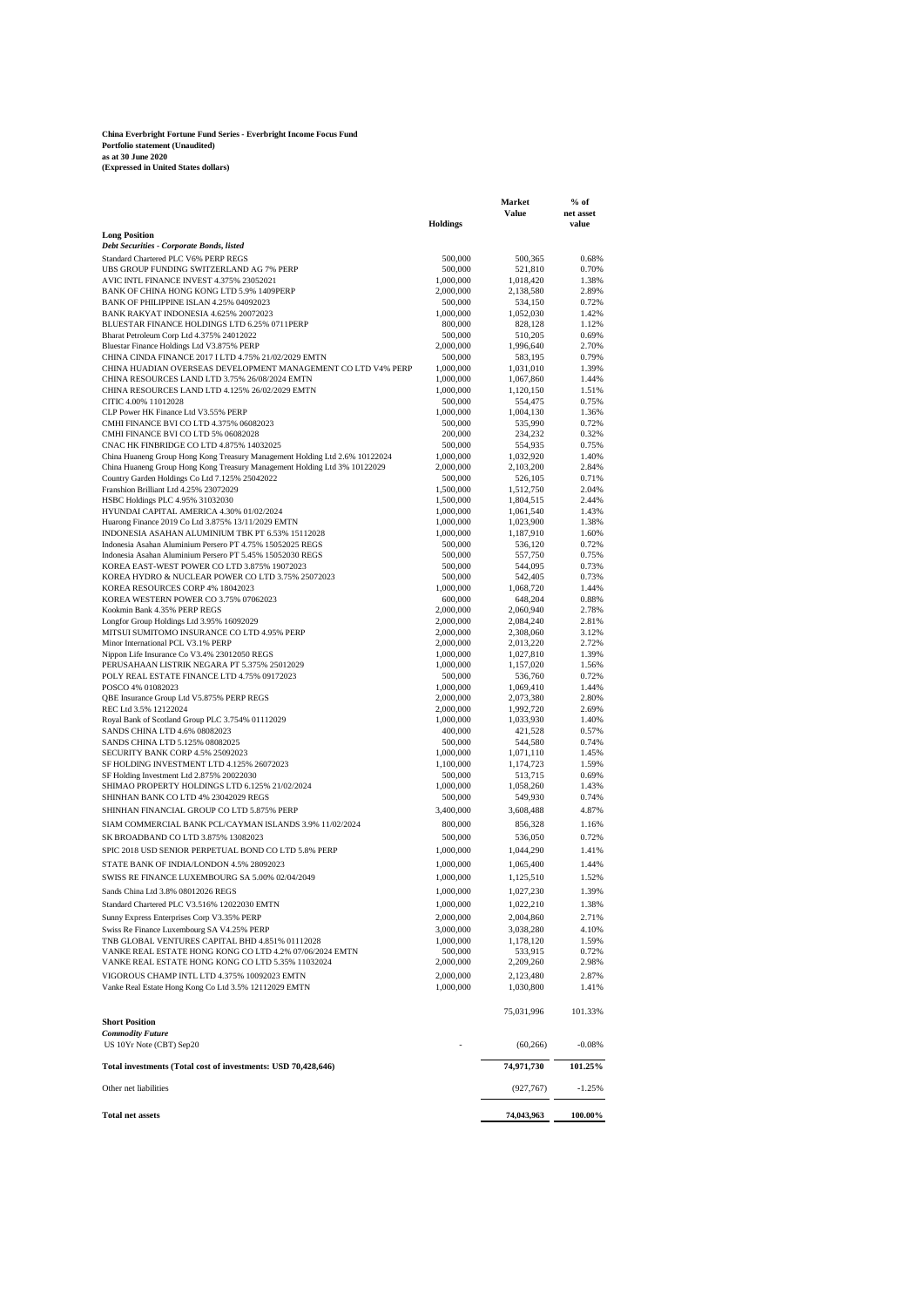**China Everbright Fortune Fund Series - Everbright Income Focus Fund Statement of changes in equity (Unaudited) For the half year ended 30 June 2020 (Expressed in United States dollars)**

|                                                                                                       | From 1 January 2020<br>to 30 June 2020 | From 1 January 2019<br>to 31 December 2019 |
|-------------------------------------------------------------------------------------------------------|----------------------------------------|--------------------------------------------|
|                                                                                                       | <b>USD</b>                             | <b>USD</b>                                 |
| Balance at the beginning of the period / year                                                         | 75,500,447                             | 56,070,153                                 |
| Profit total comprehensive income for the period / year                                               | 973,366                                | 4,886,309                                  |
| Transaction with unitholders, recognised directly in equity                                           |                                        |                                            |
| Subscriptions of units, Class I - USD (2,702,941.99 units)                                            |                                        | 29,543,985                                 |
| Redemption of units in Class I - USD (1,489,572.98 units)                                             |                                        | (15,000,000)                               |
| Redemption of units in Class I - USD (226,242.98 units)<br><b>Total transactions with unitholders</b> | (2,429,850)<br>(2,429,850)             | 14,543,985                                 |
| Balance at the end of the period / year                                                               | 74,043,963                             | 75,500,447                                 |
|                                                                                                       | As as 30 June 2020                     | As at 31 December 2019                     |
| Number of units in issue, Class I - USD                                                               | 6,587,726.63                           | 6,813,969.61                               |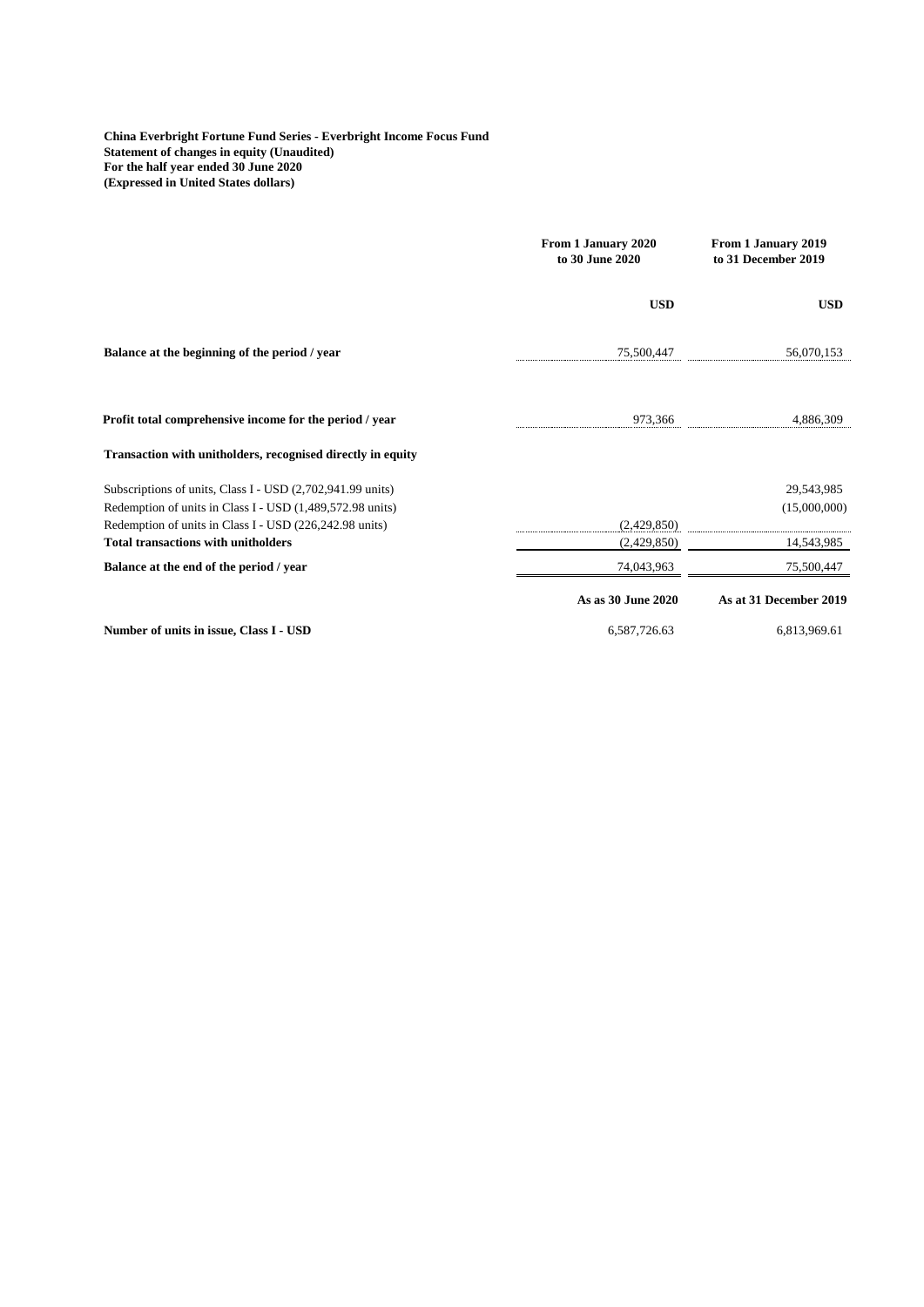## **China Everbright Fortune Fund Series - Everbright Income Focus Fund Statement of Movements in Portfolio Holdings (Unaudited) For the half year ended 30 June 2020**

|                                                                                                                              | <b>Movement in Holdings</b> |                        |                          |                 |
|------------------------------------------------------------------------------------------------------------------------------|-----------------------------|------------------------|--------------------------|-----------------|
|                                                                                                                              | At 1 January                | <b>Additions</b>       | <b>Disposals</b>         | At 30 June 2020 |
| <b>Long Position</b>                                                                                                         | 2020                        |                        |                          |                 |
| Debt Securities - Corporate Bonds, listed                                                                                    |                             |                        |                          |                 |
|                                                                                                                              |                             |                        |                          |                 |
| Abu Dhabi Government International Bond 2.5% 16042025 REGS                                                                   |                             | 2,000,000              | 2,000,000                |                 |
| Abu Dhabi Government International Bond 3.125% 16042030 REGS                                                                 |                             | 3,000,000              | 3,000,000                |                 |
| Abu Dhabi Government International Bond 3.875% 16042050 REGS<br>AIA Group Ltd 3.375% 07042030 REGS                           |                             | 1,000,000<br>500,000   | 1,000,000<br>500,000     |                 |
| ANZ New Zealand Int'l Ltd/London 2.55% 13022030 REGS                                                                         |                             | 1,000,000              | 1,000,000                |                 |
| Aozora Bank 3.81% 07092021                                                                                                   | 1,000,000                   |                        | 1,000,000                |                 |
| ANZ New Zealand Int'l Ltd/London 2.55% 13022030 REGS                                                                         |                             | 3,000,000              | 3,000,000                |                 |
| Avic Intl Finance Invest 4.375% 23052021                                                                                     | 1,000,000                   |                        |                          | 1,000,000       |
| Bangkok Bank Pcl/Hong Kong V3.733% 25092034 Regs                                                                             | 1,000,000                   |                        | 1,000,000                |                 |
| Bank Mandiri Persero Tbk PT 4.75% 13052025 EMTN                                                                              |                             | 2,000,000              | 2,000,000                |                 |
| Bank Of China Hong Kong Ltd 5.9% 1409Perp                                                                                    | 2,000,000                   |                        |                          | 2,000,000       |
| Bank of East Asia Ltd/The V4% 29052030 EMTN                                                                                  |                             | 2,000,000              | 2,000,000                |                 |
| Bank Of Philippine Islan 4.25% 04092023                                                                                      | 500,000                     |                        |                          | 500,000         |
| Bank Rakyat Indonesia 4.625% 20072023                                                                                        | 1,000,000                   |                        |                          | 1,000,000       |
| Beijing Capital Polaris Investment Co Ltd 2.8% 18032023 EMTN                                                                 |                             | 1,500,000              | 1,500,000                |                 |
| Bharat Petroleum Corp Ltd 4.375% 24012022                                                                                    | 500,000                     |                        |                          | 500,000         |
| BIDU 3.075 04/07/25<br>BIDU 3.425 04/07/30                                                                                   |                             | 2,000,000<br>2,000,000 | 2,000,000<br>2,000,000   |                 |
| Bluestar Finance Holdings Ltd 3.375% 16072024                                                                                | 1,000,000                   |                        | 1,000,000                |                 |
| Bluestar Finance Holdings Ltd V3.875% PERP                                                                                   |                             | 5,000,000              | 3,000,000                | 2,000,000       |
| Bluestar Finance Holdings Ltd 6.25% 0711 Perp                                                                                | 800,000                     |                        |                          | 800,000         |
| BNP Paribas SA V4.5% PERP REGS                                                                                               |                             | 2,000,000              | 2,000,000                |                 |
| BOC Aviation Ltd 2.75% 02122023 GMTN                                                                                         |                             | 3,000,000              | 3,000,000                |                 |
| BOC Aviation Ltd 3.25% 29042025 REGS                                                                                         |                             | 2,000,000              | 2,000,000                |                 |
| Castle Peak Power Finance Co Ltd 2.2% 22062030 EMTN                                                                          |                             | 3,000,000              | 3,000,000                |                 |
| Central Plaza Development Ltd 3.85% 14072025 EMTN                                                                            |                             | 1,000,000              | 1,000,000                |                 |
| China Cinda Finance 2017 I Ltd 4.75% 21/02/2029 Emtn                                                                         | 500,000                     |                        | $\overline{\phantom{a}}$ | 500,000         |
| China Cinda 2020 I Management Ltd 2% 18032023 EMTN                                                                           |                             | 4,000,000              | 4,000,000                |                 |
| China Cinda 2020 I Management Ltd 2.5% 18032023 EMTN                                                                         |                             | 2,000,000              | 2,000,000                |                 |
| China Construction Bank Corp V2.45% 24062030                                                                                 |                             | 3,000,000              | 3,000,000                |                 |
| China Huadian Overseas Development Management Co Ltd V4% Perp                                                                | 1,000,000                   |                        |                          | 1,000,000       |
| China Huaneng Group Hong Kong Treasury Management Holding Ltd 2.4%                                                           | 1,000,000                   |                        | 1,000,000                |                 |
| China Huaneng Group Hong Kong Treasury Management Holding Ltd 2.6%                                                           | 1,000,000                   |                        | ٠                        | 1,000,000       |
| China Huaneng Group Hong Kong Treasury Management Holding Ltd 3% 10                                                          | 2,000,000                   | ä,                     |                          | 2,000,000       |
| China Resources Land Ltd 3.75% 26/08/2024 Emtn                                                                               | 1,000,000                   | $\overline{a}$         |                          | 1,000,000       |
| China Resources Land Ltd 4.125% 26/02/2029 Emtn                                                                              | 1,000,000                   | L,                     |                          | 1,000,000       |
| Citic 4.00% 11012028                                                                                                         | 500,000                     |                        |                          | 500,000         |
| CITIC Ltd 2.45% 25022025 EMTN<br>CITIC Ltd 2.85% 25022030 EMTN                                                               |                             | 1,000,000<br>1,500,000 | 1,000,000<br>1,500,000   |                 |
| Citigroup Inc V3.106 08042026                                                                                                |                             | 3,000,000              | 3,000,000                |                 |
| CK Hutchison International 20 Ltd 2.5% 08052030 REGS                                                                         | $\overline{a}$              | 1,000,000              | 1,000,000                | ٠               |
| CK Hutchison International 20 Ltd 3.375% 08052050 REGS                                                                       |                             | 1,000,000              | 1,000,000                |                 |
| Clp Power HK Finance Ltd V3.55% Perp                                                                                         | 1,000,000                   |                        |                          | 1,000,000       |
| CLP Power Hong Kong Financing Ltd 2.125% 30062030 EMTN                                                                       |                             | 2,000,000              | 2,000,000                |                 |
| Cmhi Finance Bvi Co Ltd 4.375% 06082023                                                                                      | 500,000                     |                        |                          | 500,000         |
| Cmhi Finance Bvi Co Ltd 5% 06082028                                                                                          | 200,000                     |                        |                          | 200,000         |
| Cnac Hk Finbridge Co Ltd 4.875% 14032025                                                                                     | 500,000                     |                        |                          | 500,000         |
| Country Garden Holdings Co Ltd 5.4% 27052025                                                                                 |                             | 1,200,000              | 1,200,000                |                 |
| Country Garden Holdings Co Ltd 7.125% 25042022                                                                               | ٠                           | 500,000                |                          | 500,000         |
| DBS Group Holdings Ltd V3.30% PERP GMTN                                                                                      |                             | 2,000,000              | 2,000,000                |                 |
| Dianjian Int Fin Ltd V4.6% Perp                                                                                              | 1,500,000                   |                        | 1,500,000                |                 |
| Elect Global Investments Ltd V4.1% PERP                                                                                      |                             | 200,000                | 200,000                  |                 |
| Export-Import Bank of India 3.25 15012030 REGS                                                                               |                             | 1,000,000              | 1,000,000                |                 |
| Franshion Brilliant Ltd 4.25% 23072029                                                                                       | 1,500,000                   | 2,000,000              |                          | 1,500,000       |
| Hengjian International Investment Ltd 1.875% 23062025<br>Hongkong Land Finance Cayman Islands Co Ltd/The 2.875% 27052030 EM' |                             | 3,000,000              | 2,000,000                |                 |
| HSBC Holdings PLC 4.95% 31032030                                                                                             |                             | 2,000,000              | 3,000,000<br>500,000     | 1,500,000       |
| Huarong Finance 2019 Co Ltd 2.5 02242023 EMTN                                                                                |                             | 2,000,000              | 2,000,000                |                 |
| Huarong Finance 2019 Co Ltd 3.875% 13/11/2029 EMTN                                                                           |                             | 1,000,000              |                          | 1,000,000       |
| Huarong Finance 2019 Co Ltd F 24022023 EMTN                                                                                  |                             | 1,000,000              | 1,000,000                |                 |
| Huarong Finance 2019 Co Ltd F 24022025 EMTN                                                                                  |                             | 2,000,000              | 2,000,000                |                 |
| Hyundai Capital America 3.5% 10112026                                                                                        | 1,500,000                   |                        | 1,500,000                |                 |
| Hyundai Capital America 4.30% 01/02/2024                                                                                     | 1,000,000                   |                        |                          | 1,000,000       |
| Indian Oil Corp Ltd 4.75% 16012024                                                                                           | 1,500,000                   |                        | 1,500,000                |                 |
| Indian Railway Finance Corp Ltd 3.249% 13022030 REGS                                                                         | $\overline{\phantom{a}}$    | 500,000                | 500,000                  |                 |
| Indonesia Asahan Aluminium Persero PT 4.75% 15052025 REGS                                                                    | $\overline{a}$              | 1,000,000              | 500,000                  | 500,000         |
| Indonesia Asahan Aluminium Persero PT 5.45% 15052030 REGS                                                                    |                             | 500,000                |                          | 500,000         |
| Indonesia Asahan Aluminium Tbk Pt 5.23% 15112021                                                                             | 500,000                     |                        | 500,000                  |                 |
| Indonesia Asahan Aluminium Tbk Pt 5.71% 15112023                                                                             | 500,000                     |                        | 500,000                  |                 |
| Indonesia Asahan Aluminium Tbk Pt 6.53% 15112028                                                                             | 1,000,000                   |                        |                          | 1,000,000       |
| JD.com Inc 3.375% 14012030                                                                                                   |                             | 1,000,000              | 1,000,000                |                 |
| Kasikornbank Pcl/Hong Kong V3.343% 02102031 Emtn                                                                             | 1,000,000                   |                        | 1,000,000                |                 |
| Kookmin Bank 1.75% 04052025 REGS                                                                                             |                             | 2,000,000              | 2,000,000                |                 |
| Kookmin Bank 4.35% Perp Regs                                                                                                 | 2,000,000                   |                        | $\overline{\phantom{a}}$ | 2,000,000       |
| Korea Development Bank 1.25% 03/06/2025                                                                                      |                             | 2,000,000              | 2,000,000                |                 |
| Korea East-West Power Co Ltd 1.75% 06052025 REGS                                                                             |                             | 1,500,000              | 1,500,000                |                 |
| Korea East-West Power Co Ltd 3.875% 19072023<br>Korea Electric Power Corp 1.125% 15062025 REGS                               | 500,000                     | 1,000,000              | 1,000,000                | 500,000         |
| Korea Hydro & Nuclear Power Co Ltd 3.75% 25072023                                                                            | 500,000                     |                        |                          | 500,000         |
| Korea Resources Corp 4% 18042023                                                                                             | 1,000,000                   | $\overline{a}$         |                          | 1,000,000       |
| Korea Western Power Co 3.75% 07062023                                                                                        | 600,000                     |                        |                          | 600,000         |
| Longfor Group Holdings Ltd 3.375% 13042027                                                                                   |                             | 2,250,000              | 2,250,000                |                 |
| Longfor Group Holdings Ltd 3.95% 16092029                                                                                    | 2,000,000                   |                        |                          | 2,000,000       |
| MCC Holding Hong Kong Corp Ltd V3.25% PERP                                                                                   |                             | 2,000,000              | 2,000,000                |                 |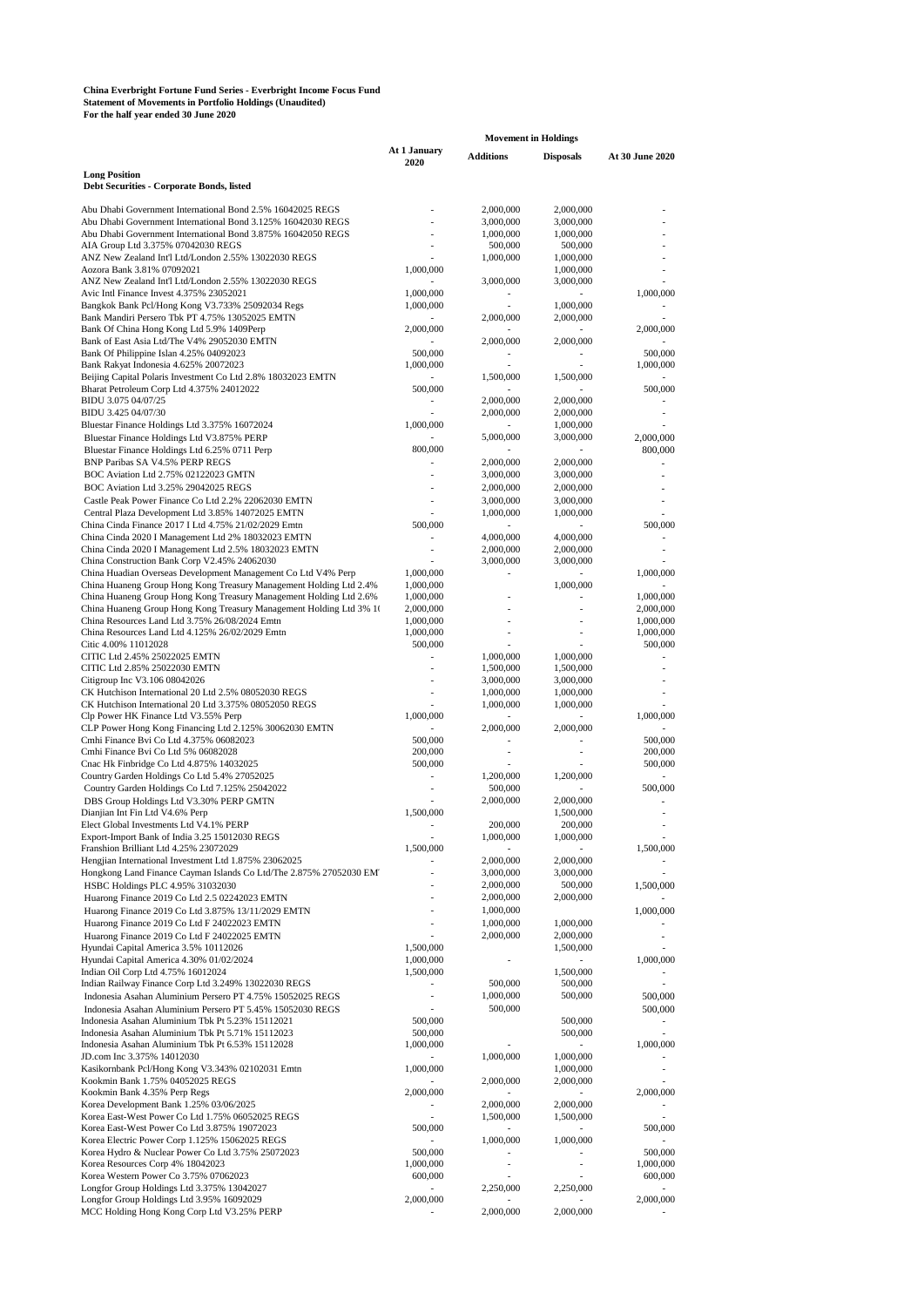| MDGH - GMTN BV 2.5% 21052026 GMTN                                                                     |                          | 4,500,000              | 4,500,000                    |                          |
|-------------------------------------------------------------------------------------------------------|--------------------------|------------------------|------------------------------|--------------------------|
| MDGH - GMTN BV 2.875% 21052030 GMTN                                                                   |                          | 1,000,000              | 1,000,000                    |                          |
| MDGH - GMTN BV 3.95% 21052050 GMTN                                                                    |                          | 4,500,000              | 4,500,000                    |                          |
| Minmetals Bounteous Finance BVI Ltd V3.375% PERP                                                      | L.                       | 2,000,000              | 2,000,000                    |                          |
| Minor International PCL V3.1% PERP                                                                    |                          | 3,000,000              | 1,000,000                    | 2,000,000                |
| Mitsui Sumitomo Insurance Co Ltd 4.95% Perp                                                           | 2,000,000                |                        |                              | 2,000,000                |
| Mizuho Financial Group Inc V2.591 05252031<br>Mizuho Financial Group Inc V2.226 05252026              | ÷,                       | 1,000,000<br>2,000,000 | 1,000,000<br>2,000,000       |                          |
| MQGAU 3.624 06/03/30 REGS                                                                             |                          | 500,000                | 500,000                      |                          |
| Nippon Life Insurance Co V3.4% 23012050 REGS                                                          |                          | 1,000,000              |                              | 1,000,000                |
| Nomura Holdings Inc 2.648% 16012025                                                                   |                          | 200,000                | 200,000                      |                          |
| Nomura Holdings Inc 3.103% 16012030                                                                   |                          | 200,000                | 200,000                      |                          |
| Oil India Ltd 5.125% 04022029                                                                         | 500,000                  |                        | 500,000                      |                          |
| Pertamina Persero PT 3.1% 210130 REGS                                                                 |                          | 200,000                | 200,000                      |                          |
| Pertamina Persero PT 3.1% 25082030 REGS                                                               | ÷,                       | 200,000                | 200,000                      |                          |
| Pertamina Persero PT 4.175% 21012050 REGS                                                             |                          | 200,000                | 200,000                      |                          |
| Perusahaan Listrik Negara PT 3.375% 05022030 REGS                                                     | 700,000                  |                        | 700,000                      |                          |
| Perusahaan Listrik Negara Pt 4.375% 05022050 Regs                                                     | 700,000                  |                        | 700,000                      |                          |
| Perusahaan Listrik Negara Pt 5.375% 25012029                                                          | 1,000,000                |                        |                              | 1,000,000                |
| Perusahaan Penerbit SBSN Indonesia III 2.3% 23062025 REGS                                             |                          | 2,000,000              | 2,000,000                    |                          |
| Perusahaan Penerbit SBSN Indonesia III 2.8% 23062030 REGS                                             |                          | 3,000,000              | 3,000,000                    |                          |
| Perusahaan Penerbit SBSN Indonesia III 3.8% 23062050 REGS                                             |                          | 1,000,000              | 1,000,000                    |                          |
| Petroleos Mexicanos 5.95% 28012031 REGS                                                               |                          | 500,000                | 500,000                      |                          |
| Petronas Capital Ltd 3.5% 21042030 REGS                                                               | $\overline{a}$           | 200,000                | 200,000                      |                          |
| Petronas Capital Ltd 4.55% 21042050 REGS                                                              |                          | 500,000                | 500,000                      |                          |
| Petronas Capital Ltd 4.8% 21042060 REGS                                                               | ä,                       | 200,000                | 200,000                      |                          |
| PLDT Inc 2.5% 23012031<br>PLDT Inc 3.45% 23062050                                                     |                          | 500,000<br>1,000,000   | 500,000<br>1,000,000         |                          |
| Poly Real Estate Finance Ltd 4.75% 09172023                                                           | 500,000                  |                        |                              | 500,000                  |
| Posco 4% 01082023                                                                                     | 1,000,000                |                        |                              | 1,000,000                |
| PSA Treasury Pte Ltd 2.25% 30042030 GMTN                                                              |                          | 1,000,000              | 1,000,000                    |                          |
| PTTEP Treasury Center Co Ltd 2.587% 10062027 REGS                                                     | $\overline{a}$           | 2,000,000              | 2,000,000                    |                          |
| QBE Insurance Group Ltd V5.875% PERP REGS                                                             | ÷,                       | 5,000,000              | 3,000,000                    | 2,000,000                |
| QNBK 2.625 05/12/25 EMTN                                                                              |                          | 2,000,000              | 2,000,000                    |                          |
| Rec Ltd 3.5% 12122024                                                                                 | 2,000,000                |                        |                              | 2,000,000                |
| REC Ltd 4.75% 19052023 REGS                                                                           |                          | 7,000,000              | 7,000,000                    |                          |
| Riyad Bank V3.174% 25022030                                                                           |                          | 3,000,000              | 3,000,000                    |                          |
| Royal Bank Of Scotland Group Plc 3.754% 01112029                                                      | 1,000,000                |                        | ÷                            | 1,000,000                |
| Sands China Ltd 4.6% 08082023                                                                         | 400,000                  | ÷,                     | $\qquad \qquad \blacksquare$ | 400,000                  |
| Sands China Ltd 5.125% 08082025                                                                       | 500,000                  |                        |                              | 500,000                  |
| Sands China Ltd 3.8% 08012026 REGS                                                                    | L,                       | 3,000,000              | 2,000,000                    | 1,000,000                |
| Saudi Government International Bond 2.9% 22102025 REGS                                                | ÷,                       | 200,000                | 200,000                      |                          |
| Saudi Government International Bond 3.25% 22102030 REGS                                               |                          | 3,500,000              | 3,500,000                    |                          |
| Saudi Government International Bond 4.5% 22042060 REGS                                                |                          | 1,000,000              | 1,000,000                    |                          |
| Security Bank Corp 4.5% 25092023                                                                      | 1,000,000                |                        |                              | 1,000,000                |
| SF Holding Investment Ltd 2.875% 20022030                                                             |                          | 5,000,000              | 4,500,000                    | 500,000                  |
| Sf Holding Investment Ltd 4.125% 26072023                                                             | 1,100,000                | ٠                      | ÷,                           | 1,100,000                |
| Shimao Property Holdings Ltd 6.125% 21/02/2024                                                        | 1,000,000                |                        |                              | 1,000,000                |
| Shinhan Bank Co Ltd F 24042025 REGS                                                                   |                          | 500,000                | 500,000                      |                          |
| Shinhan Bank Co Ltd 4% 23042029 Regs                                                                  | 500,000                  |                        | J.                           | 500,000<br>3,400,000     |
| Shinhan Financial Group Co Ltd 5.875% Perp<br>Siam Commercial Bank Pcl/Cayman Islands 3.9% 11/02/2024 | 3,400,000<br>800,000     |                        |                              | 800,000                  |
| SIB Sukuk Co III Ltd 2.85% 23062025                                                                   |                          | 3,000,000              | 3,000,000                    |                          |
| SingTel Group Treasury Pte Ltd 1.875% 10062030 EMTN                                                   | ÷,                       | 1,000,000              | 1,000,000                    | ÷,                       |
| Sinosing Services Pte Ltd 2.625% 02202030                                                             |                          | 4,000,000              | 4,000,000                    |                          |
| St Engineering Rhq Ltd 1.5% 29042025 EMTN                                                             |                          | 1,000,000              | 1,000,000                    |                          |
| Sk Broadband Co Ltd 3.875% 13082023                                                                   | 500,000                  |                        |                              | 500,000                  |
| Spic 2018 Usd Senior Perpetual Bond Co Ltd 5.8% Perp                                                  | 1,000,000                |                        |                              | 1,000,000                |
| Standard Chartered Plc V3.516% 12022030 Emtn                                                          | 1,000,000                |                        |                              | 1,000,000                |
| Standard Chartered PLC V4.644 01042031 REGS                                                           |                          | 500,000                | 500,000                      |                          |
| Standard Chartered PLC V6% PERP REGS                                                                  | ÷,                       | 5,000,000              | 4,500,000                    | 500,000                  |
| State Bank Of India/London 4.5% 28092023                                                              | 1,000,000                |                        |                              | 1,000,000                |
| Sun Hung Kai Properties Capital Market Ltd 2.75% 13052030 EMTN                                        |                          | 1,500,000              | 1,500,000                    |                          |
| Sun Hung Kai Properties Capital Market Ltd 2.875% 21012030 EMTN                                       | L,                       | 200,000                | 200,000                      | $\overline{\phantom{a}}$ |
| Sunny Express Enterprises Corp 2.625% 23042025                                                        | L,                       | 2,000,000              | 2,000,000                    | L,                       |
| Sunny Express Enterprises Corp 3.125% 23042030                                                        |                          | 4,000,000              | 4,000,000                    |                          |
| Sunny Express Enterprises Corp V3.35% Perp                                                            | 2,000,000                |                        |                              | 2,000,000                |
| Swiss Re Finance Luxembourg Sa 5.00% 02/04/2049                                                       | 1,000,000                | ÷,                     | $\qquad \qquad \blacksquare$ | 1,000,000                |
| Swiss Re Finance Luxembourg Sa V4.25% Perp<br>Takeda Pharmaceutical Co Ltd 2.05% 310330               | 3,000,000                |                        |                              | 3,000,000                |
| Takeda Pharmaceutical Co Ltd 3.025% 09072040                                                          | $\overline{\phantom{a}}$ | 5,000,000<br>5,000,000 | 5,000,000<br>5,000,000       |                          |
| Takeda Pharmaceutical Co Ltd 3.175% 09072050                                                          |                          | 5,000,000              | 5,000,000                    |                          |
| Takeda Pharmaceutical Co Ltd 3.375% 09072060                                                          | L,                       | 3,000,000              | 3,000,000                    | $\overline{a}$           |
| TENCNT 3.24 06/03/50 REGS                                                                             |                          | 2,000,000              | 2,000,000                    |                          |
| Tnb Global Ventures Capital Bhd 4.851% 01112028                                                       | 1,000,000                |                        | $\overline{\phantom{a}}$     | 1,000,000                |
| UPL Corp Ltd 4.625% 20300616                                                                          |                          | 1,500,000              | 1,500,000                    |                          |
| Ubs Group Funding Switzerland Ag 7% Perp                                                              | 500,000                  |                        |                              | 500,000                  |
| Vanke Real Estate Hong Kong Co Ltd 3.5% 12112029 Emtn                                                 | 1,000,000                | L,                     | J.                           | 1,000,000                |
| Vanke Real Estate Hong Kong Co Ltd 4.2% 07/06/2024 Emtn                                               | 500,000                  |                        |                              | 500,000                  |
| Vanke Real Estate Hong Kong Co Ltd 5.35% 11032024                                                     | 2,000,000                |                        |                              | 2,000,000                |
| Vigorous Champ Intl Ltd 4.375% 10092023 Emtn                                                          | 2,000,000                |                        |                              | 2,000,000                |
| Wharf REIC Finance BVI Ltd 2.375% 07052025 EMTN                                                       | ۰                        | 3,000,000              | 3,000,000                    | $\sim$                   |
| Wharf REIC Finance BVI Ltd 2.875% 07052030 EMTN                                                       | L,                       | 2,000,000              | 2,000,000                    | ٠                        |
| Xiaomi Best Time International Ltd 3.375% 29042030 REGS                                               | ÷,                       | 1,000,000              | 1,000,000                    | ٠                        |
| Yongda Investment Ltd 2.25% 16062025                                                                  | L,                       | 3,000,000              | 3,000,000                    | ÷,                       |
|                                                                                                       |                          |                        |                              |                          |
| Derivative financial instrument                                                                       |                          |                        |                              |                          |
| US 10Yr Note (CBT) Mar20<br>US 10Yr Note (CBT) Jun20                                                  | (75)                     | 155<br>180             | 80<br>180                    |                          |
| US 10Yr Note (CBT) Sep20                                                                              | $\overline{a}$           | $\frac{1}{2}$          | 140                          | (140)                    |
|                                                                                                       |                          |                        |                              |                          |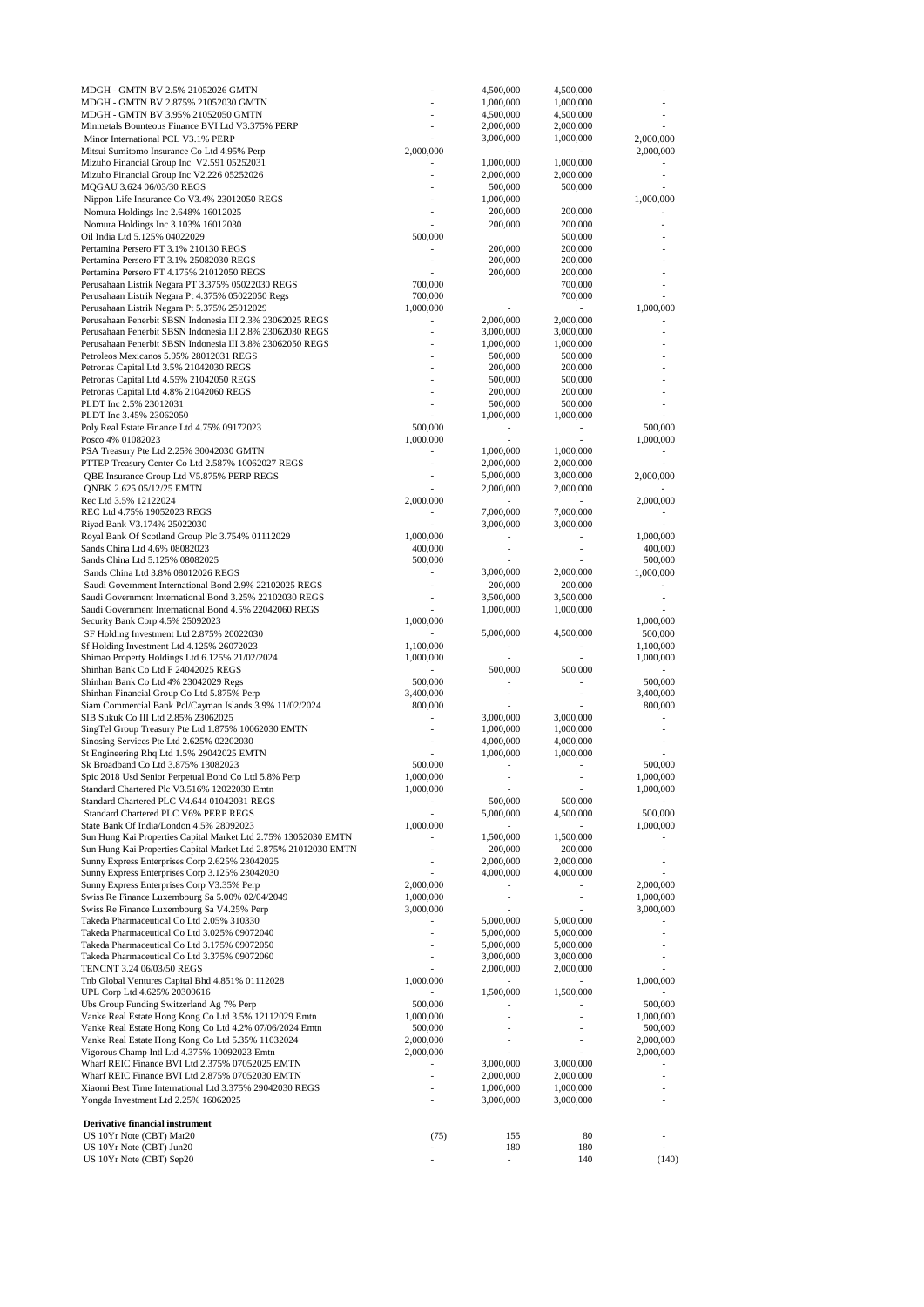#### **China Everbright Fortune Fund Series - Everbright Income Focus Fund Notes to the financial statements**

#### **1 GENERAL**

China Everbright Fortune Fund Series (the "Trust") was constituted as an open-ended unit trust established as an umbrella unit trust under the laws of Hong Kong pursuant to a trust deed dated 10 October 2013 between China Everbright Securities (HK) Limited (the "Manager") and ICBC (Asia) Trustee Company Limited (the "Trustee").

Everbright Income Focus Fund (formerly known as Everbright Fortune Strategic Managed Fund) (the "Sub-fund") was constituted as a separate sub-fund on 10 October 2013. The Sub-fund is an open-ended unit trust and is authorised by the Securities and Futures Commission of Hong Kong (the "SFC") under Section 104(1) of the Securities and Futures Ordinance and is required to comply with the Code on Unit Trusts and Mutual Funds established by the SFC (the "SFC Code"). Authorisation by the SFC does not imply official approval or recommendation. As at 30 June 2020, there were three other sub-funds established by the Trust, namely Everbright Hong Kong Bond Fund, Everbright Greater China Opportunities Fund and Everbright Global Brands Fund.

The investment objective of the Fund is to aim to provide investors with regular income and steady capital appreciation by investing not less than 70% of the Fund's net asset value in a diversified portfolio of debt securities issued by governments and corporations in the global markets which are denominated n USD, EUR or in local currencies of the relevant markets.

#### **2 BASIS OF PREPARATION**

The financial statements are presented in United States dollars, which is also the sub-fund's functional currency. They have been prepared under the historical cost basis, except for financial assets classified at fair value through profit or loss that have been measured at fair value. The preparation of the financial statements requires management to make estimates and assumptions that affect the amounts reported in the financial statements and accompanying notes. Management believes that the estimates utilised in preparing its financial statements are reasonable and prudent. Actual results could differ from these estimates. The accounting policies and methods applied in the preparation of these interim financial statements are in accordance with the International Financial Reporting Standards ("IFRS"), which is consistent with those applied in annual financial statements of the year ended 31 December

### **3 RECONCILIATION OF NET ASSET VALUE**

The net asset value ("NAV") presented in the financial statements and that quoted for pricing purposes at the period end ("Dealing NAV") are different as the principles for calculating the Dealing NAV as set out in the Explanatory Memorandum are different from those required for financial reporting purposes under IFRS. The following reconciliation provides details of these differences:

|                                                                                            | 30 June 2020<br><b>USD</b> | 31 December 2019<br><b>USD</b> |
|--------------------------------------------------------------------------------------------|----------------------------|--------------------------------|
| NAV as reported in the financial statements                                                | 74,043,963                 | 75,500,447                     |
| Adjustments for different basis adopted by the Sub-fund in arriving at the<br>Dealing NAV: |                            |                                |
| - Unamortised portion of preliminary expenses                                              | $\overline{\phantom{0}}$   |                                |
| Dealing NAV                                                                                | 74,043,963                 | 75,500,447                     |
| Number of units in issue, Class - I - USD                                                  | 6,587,726.63               | 6,813,969.61                   |
| Dealing NAV per unit, Class I - USD                                                        | 11.23                      | 11.08                          |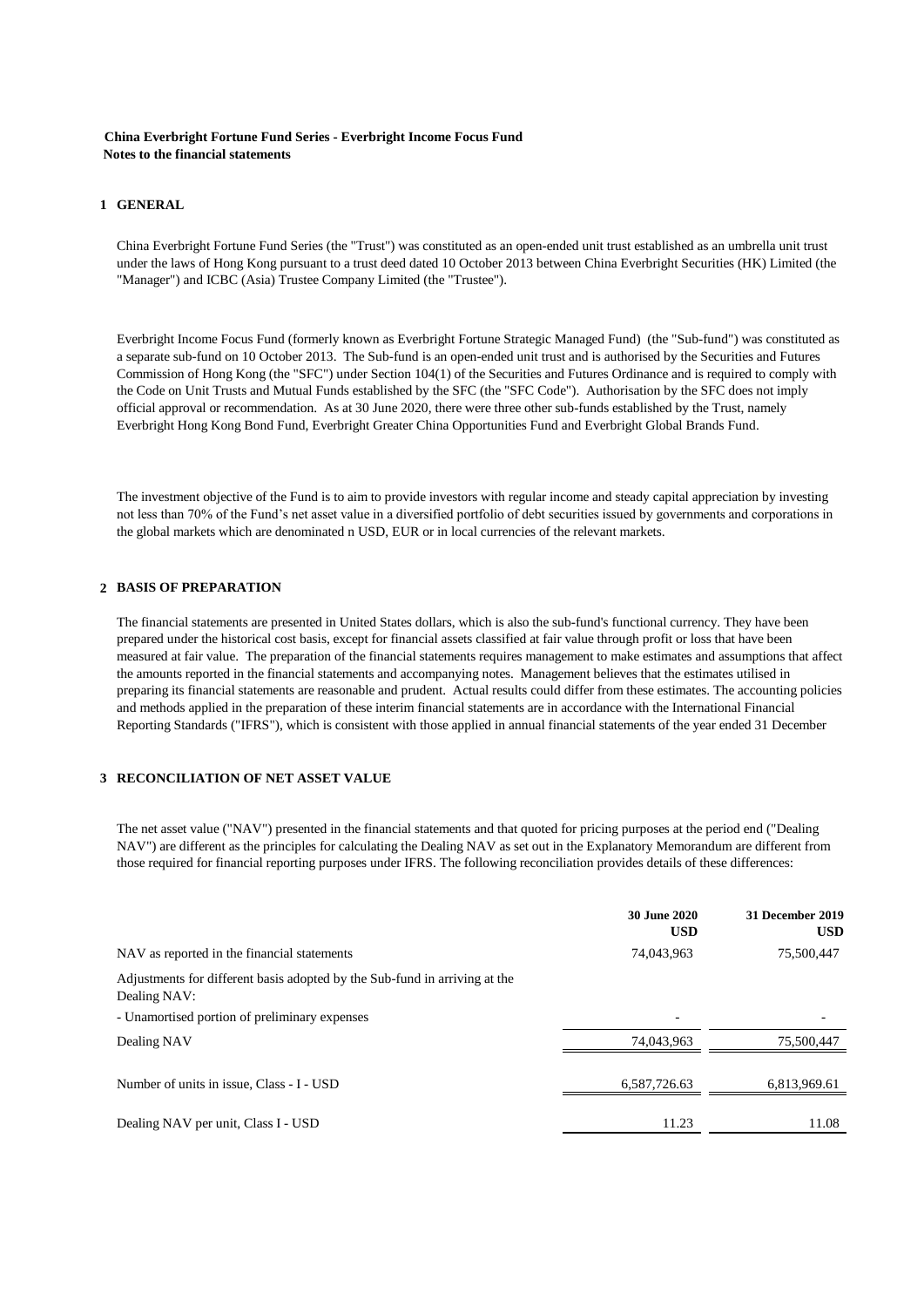**China Everbright Fortune Fund Series - Everbright Income Focus Fund Notes to the financial statements (To be continued)**

#### **4 INFORMATION ON SECURITIES FINANCING TRANSACTIONS AND SECURITIES BORROWING TRANSACTIONS**

Everbright Income Focus fund has engaged in certain repo transactions during the period ended 30 June 2020 and the related information is disclosed below.

#### **1. Global Data**

The following table details the value of assets of the Fund engaged in repo transactions and as a proportion of the Fund's NAV as at 30 June 2020.

| <b>Type</b>              | Amount (US\$) | % of NAV |
|--------------------------|---------------|----------|
| <b>Repo Transactions</b> | 6.276.885.33  |          |

#### **2. Concentration Data**

The counterparties of repo transactions (ranked by amount) as at 30 June 2020 is as follows:

| <b>Type</b>       | Kank | Counterparty Amount (US\$) |              |
|-------------------|------|----------------------------|--------------|
| Repo Transactions |      | J.P.<br>Morgan             | 6.276.885.33 |

The securities involved in each type of securities financing transactions and securities borrowing transactions as at 30 June 2020 is as follows:

| List of collateral securities received (classified by issuer) |                           |                       |
|---------------------------------------------------------------|---------------------------|-----------------------|
| Rank                                                          | <b>Issuer</b>             | Amount (US<br>dollar) |
|                                                               | SPIC 2018 USD SNR PRP     | 926.977               |
| 2                                                             | <b>SECURITY BANK CORP</b> | 944.577               |
| 3                                                             | <b>RECLIMITED</b>         | 1,732,023             |
| 4                                                             | POSCO                     | 286,053               |
| 5                                                             | KOREA HYDRO & NUCLEAR PO  | 486,769               |
| 6                                                             | <b>HSBC HOLDINGS PLC</b>  | 1.412.049             |
|                                                               | KOREA EAST-WEST POWER CO  | 488,437               |

#### **3. Aggregation Transaction Data**

The aggregate transaction data of repo transactions as 30 June 2020 classified by different categories is as follows:

a) Repo transactions (by currency)

| Currency | Amount (US\$) |
|----------|---------------|
| IISD     | 76 885 33     |

b) Repo transactions (by maturity tenor)

| <b>Tenor</b>             | Amount (US\$) |  |  |
|--------------------------|---------------|--|--|
| <b>Open Transaction</b>  |               |  |  |
| 1 day                    |               |  |  |
| $2-7$ day                |               |  |  |
| 8 days - 1 month         |               |  |  |
| $>1$ month - 3<br>months | 6.276.885.33  |  |  |
| $>3$ months - 1 year     |               |  |  |
| $>1$ year                |               |  |  |

c) Repo transactions (counterparty by country)

| Country                 | Amount (US\$) |  |
|-------------------------|---------------|--|
| <b>United States of</b> | 6,276,885.33  |  |
| America                 |               |  |

d) Repo transactions (by settlement and clearing mechanism)

| <b>Type</b>      | Amount (US\$) |
|------------------|---------------|
| <b>Bilateral</b> | 6.276.885.33  |

e) Type of collateral received (cash versus non-cash collateral)

| Type                    | Amount (US\$) |  |  |  |
|-------------------------|---------------|--|--|--|
| Cash, Cash-             |               |  |  |  |
| equivalent &            | 6,276,885.33  |  |  |  |
| <b>Money Market</b>     |               |  |  |  |
| Government Debt -       |               |  |  |  |
| <b>Investment Grade</b> |               |  |  |  |
| Government Debt -       |               |  |  |  |
| Non-Investment          |               |  |  |  |
| Grade                   |               |  |  |  |
| Corporate Debt -        |               |  |  |  |
| <b>Investment Grade</b> |               |  |  |  |
| Corporate Debt -        |               |  |  |  |
| Non-Investment          |               |  |  |  |
| Grade                   |               |  |  |  |
| Other                   |               |  |  |  |

f) Type of collateral received (by currency)

| <b>Currency</b> | Amount (US\$) |  |  |
|-----------------|---------------|--|--|
| <b>USD</b>      | 6.276.885.33  |  |  |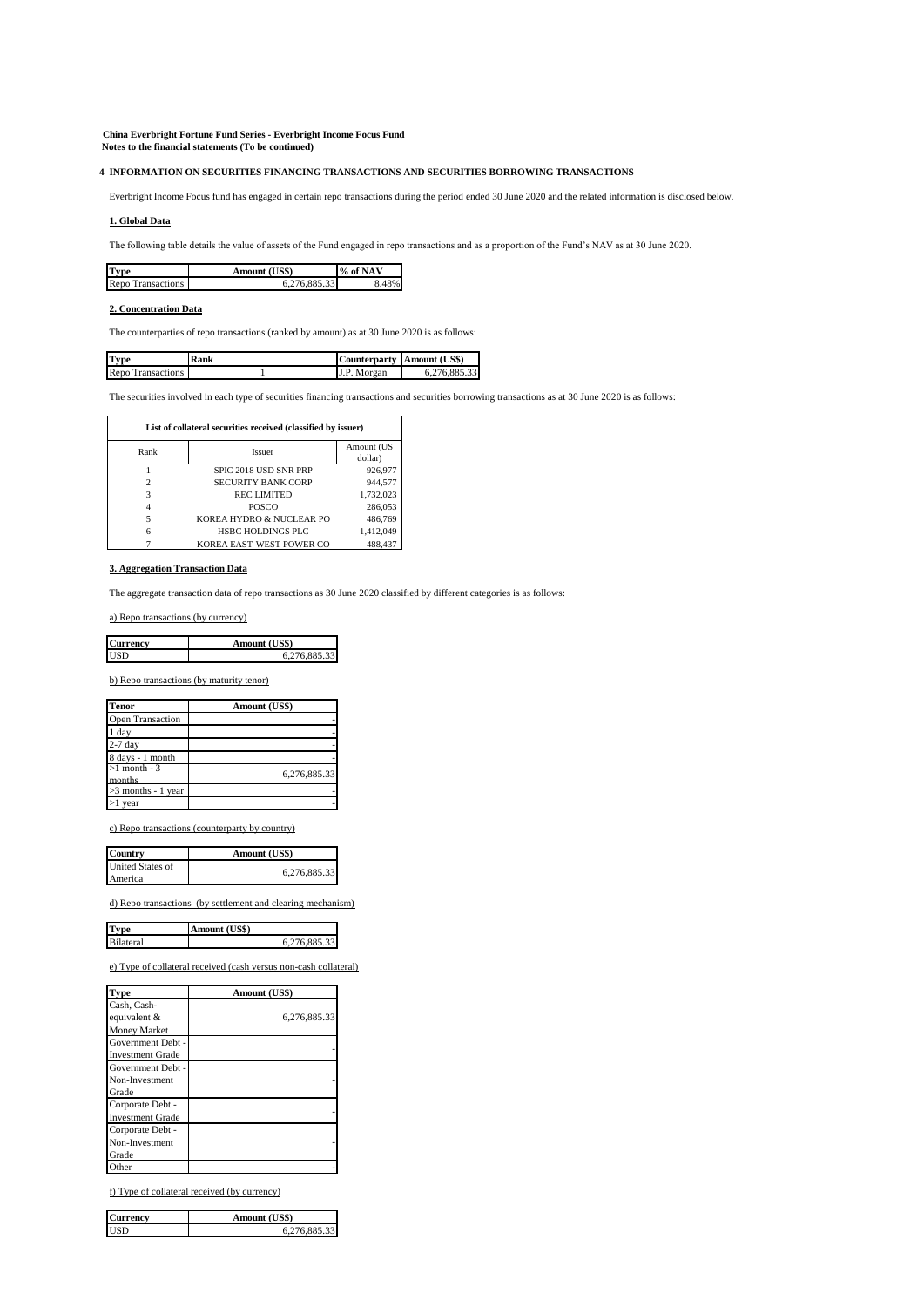g) Type of collateral received (by maturity of collateral)

| <b>Tenor</b>            | Amount (US\$) |  |  |
|-------------------------|---------------|--|--|
| <b>Open Transaction</b> | 1,412,049.00  |  |  |
| 1 day                   |               |  |  |
| $2-7$ day               |               |  |  |
| 8 days - 1 month        |               |  |  |
| >1 month - 3<br>monthe  |               |  |  |
| $>3$ months - 1 year    |               |  |  |
| $>1$ year               | 4,864,836.33  |  |  |

#### **4. Reinvestment and re-hypothecation data**

| <b>Type</b> | Amount (US\$) | Maximum<br>authorized<br>amount (if<br>any) (US\$) | Utilization (US\$) restriction on | <b>Information</b><br>on any<br>type of<br>collateral | Return from<br>investment<br>(US\$) |
|-------------|---------------|----------------------------------------------------|-----------------------------------|-------------------------------------------------------|-------------------------------------|
| Cash        |               |                                                    |                                   |                                                       |                                     |

There was no collateral reuse during the period ended 30 June 2020.

#### **5. Return/Cost Data**

The Fund only received cash collateral in relation to its repo transactions during the period ended 30 June 2020. See note 4 above for return on cash collateral reinvestment.

**6. Custodian of collateral** Collateral received is held by the following custodian as at 30 June 2020:

| Name of<br>Custodian | Amount (US\$) |
|----------------------|---------------|
| J.P. Morgan          | 8,068,545.00  |

#### **7. Safekeeping of collateral**

The proportion of collateral held in segregated, pooled or other accounts as at 30 June 2020 is as follows:

| Proportion (in%) of collateral<br>posted by the Fund |  |
|------------------------------------------------------|--|
|                                                      |  |
|                                                      |  |
| 100%                                                 |  |
|                                                      |  |
|                                                      |  |

**8. Return data of Securities financing transactions and securities borrowing transactions - Amount**

| Type                                           | Securities lending | Securities<br>borrowing | Repo | Reverse Repo |
|------------------------------------------------|--------------------|-------------------------|------|--------------|
| Revenue - To fund                              |                    |                         |      |              |
| Revenue - To other parties                     |                    |                         |      |              |
| Direct and Indirect Expense - To fund          |                    | 30.795                  |      |              |
| Direct and Indirect Expense - To other parties |                    |                         |      |              |